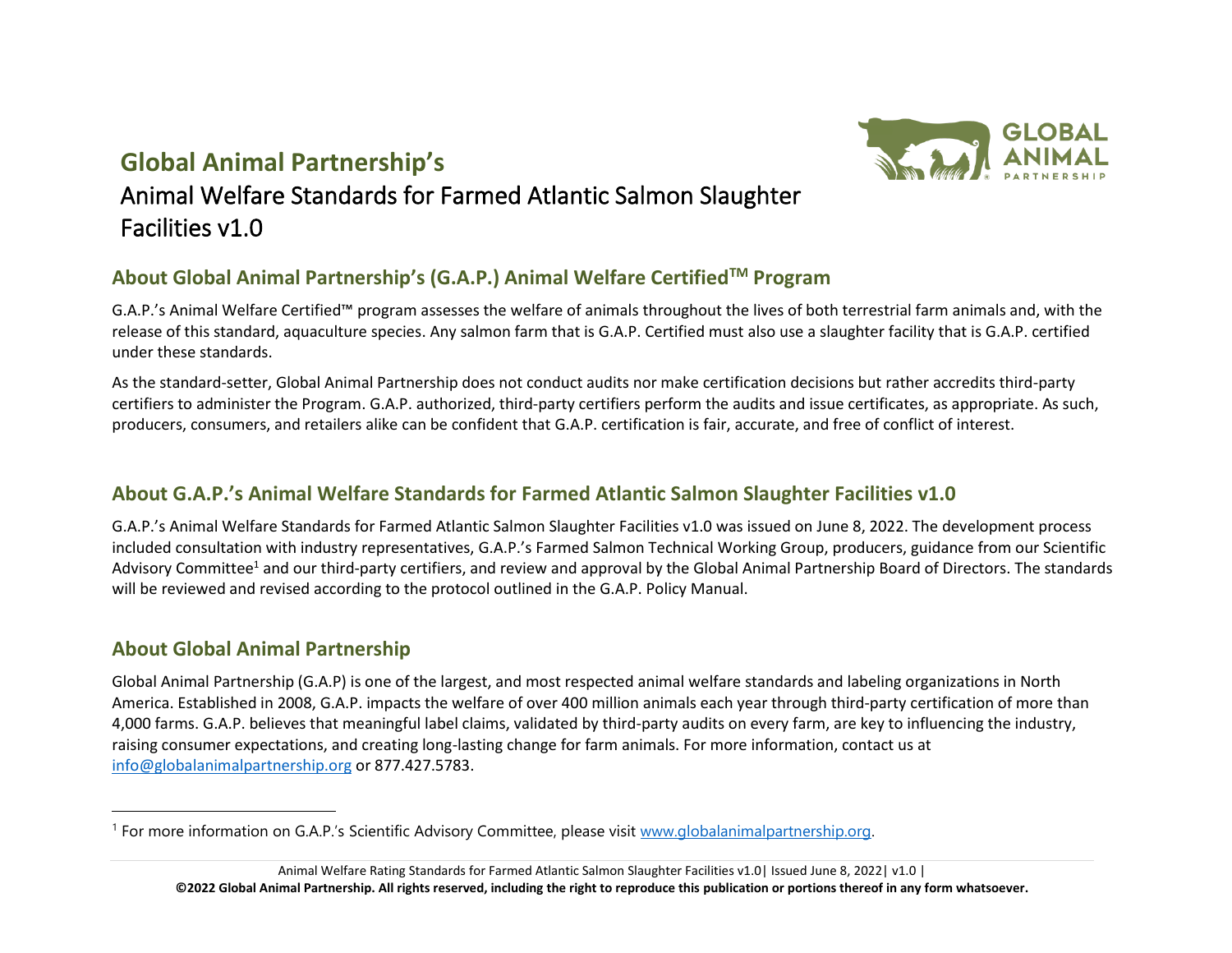## **Slaughter Facility Program Overview**

G.A.P.'s Animal Welfare Standards for Farmed Atlantic Salmon Slaughter Facilities covers the management and slaughter of salmon during the harvesting process. A Slaughter Facility is defined as a structure, whether permanent, mobile, and/or on-farm, where salmon are slaughtered.

Any farmed Atlantic salmon intended to be marketed as G.A.P. Certified must be slaughtered at a G.A.P. Certified facility. G.A.P. certification of a slaughter facility will consist of an annual on-site audit conducted by an accredited third-party certifier to G.A.P.'s Animal Welfare Standards for Farmed Atlantic Salmon Slaughter Facilities v1.0.

#### **How to Read these Standards**

Each standard is numbered within each Section. There are several symbols throughout the standards that are indicators of additional information.

In the example below, the  $\bf{0}$  symbol prefaces additional information provided to aid in the understanding of the standard. The  $\bf{00}$  symbol indicates the standard is considered a **core criteria**. If a core criteria standard is not met at audit, the facility automatically fails the audit:

**1.1.2 GQ** The slaughter facility must use a G.A.P. approved method of stunning and slaughter – see Appendix II. **[1.1.2]:** *If a facility uses a method of slaughter or stunning not listed in Appendix II, written approval from Global Animal Partnership must be received prior to use in order to meet this Standard.*

A SC symbol indicates the standard is considered a **secondary criteria***.* If a secondary criteria standard is not met, the facility will need to provide a satisfactory corrective action plan to the G.A.P. approved third-party Certifier in order to pass the audit.

| 2.2.2 | The slaughter facility must keep a record of staff training (whether full-time, part-time, seasonal or contractual), including |
|-------|--------------------------------------------------------------------------------------------------------------------------------|
| 80    | dates of training and topics covered.                                                                                          |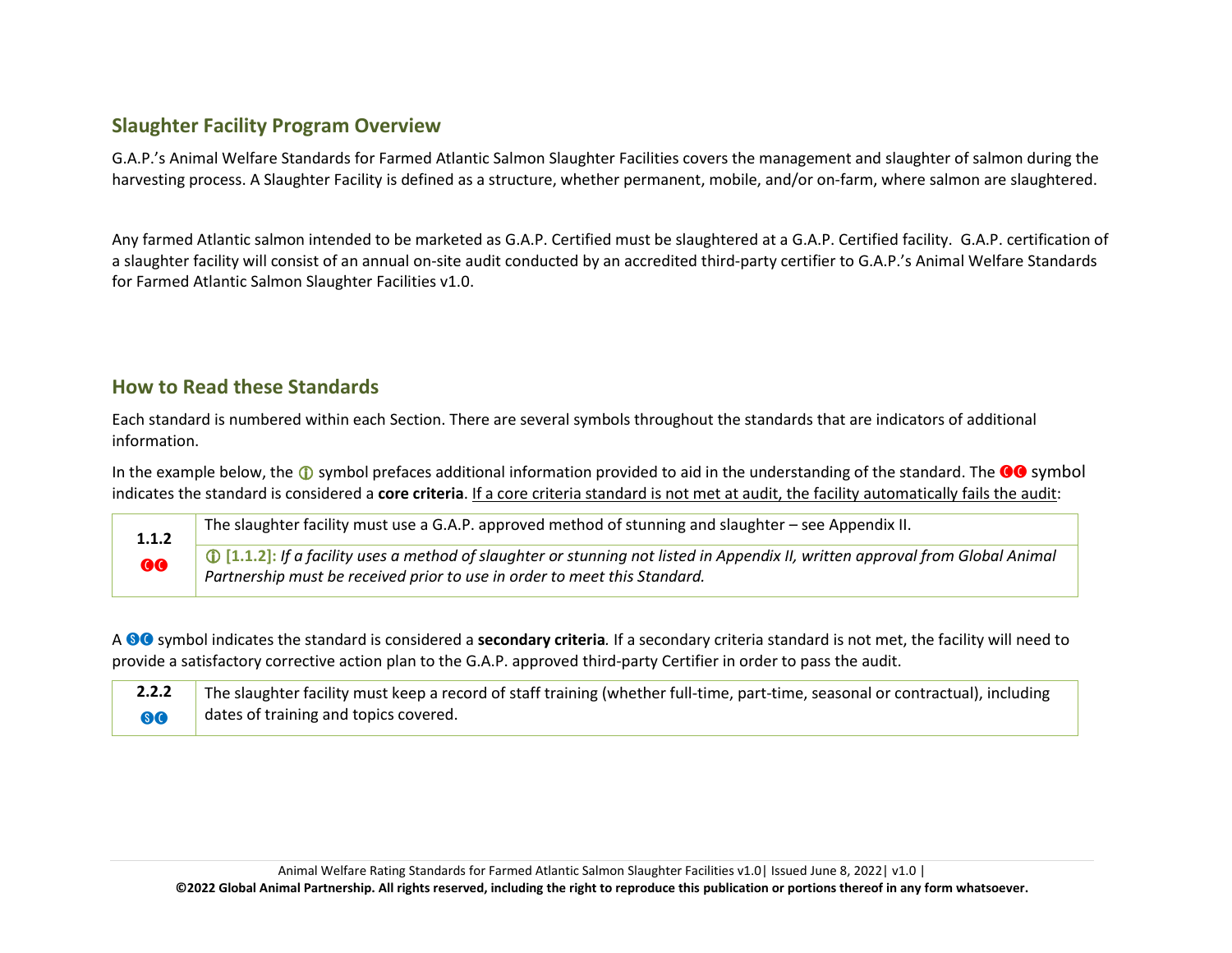#### **Program Requirements**

The following is applicable to **each** slaughter facility applying for certification to G.A.P.'s Animal Welfare Standards for Farmed Atlantic Salmon Slaughter Facilities v1.0.

## **1. General**

- a. The standards in this document are requirements.
- b. The G.A.P. Policy Manual is a companion document to the standards and details additional program requirements and terms of certification beyond that which is included in the standards. A copy of the G.A.P. Policy Manual can be found at [www.globalanimalpartnership.org.](http://www.globalanimalpartnership.org/)
- c. No standard in this document supersedes governmental regulations or laws, whether local, regional, state, provincial, territorial, federal, national, or other; however, the specific standard(s) must be disclosed to G.A.P. and the Certifier.
- d. All program documents are available on G.A.P.'s website [www.globalanimalpartnership.org.](http://www.globalanimalpartnership.org/)

## **2. Applications**

- a. Each slaughter facility is required to complete G.A.P.'s Animal Welfare Slaughter Facility application initially and at renewal the facility is required to complete a recertification application.
- b. Applications must be completed online through G.A.P.'s FoodLogiQ portal. To request access to this portal please contact G.A.P. at [foodlogiqsupport@globalanimalpartnership.org.](mailto:foodlogiqsupport@globalanimalpartnership.org)

## **3. Audit and Certification**

- a. A G.A.P. accredited third-party certifier will conduct an on-site audit of the slaughter facility.
- b. Certification to this standard will result in a pass/fail designation. If the slaughter facility passes the audit, the certifier will issue a "G.A.P. Certified" certificate that allows them to slaughter salmon for G.A.P. Certified Salmon farms.
- c. These standards apply to any slaughter facility used to slaughter G.A.P. certified salmon, whether the facility is a permanent structure or a mobile harvest wellboat.
- d. Each slaughter facility must be audited once every 12 months.
- e. The slaughter facility may continue to market animals as G.A.P. Certified if the recertification process was initiated prior to the current certificate expiring.
- f. On-site audits must observe salmon being slaughtered at the typical processing speed.
- g. Salmon being slaughtered during the audit do not need to come from a G.A.P. certified operation, as long as G.A.P certified salmon will be slaughtered in the same manner as that which is observed.
- h. If the facility fails the initial audit, salmon cannot be marketed as G.A.P. certified until the facility passes a re-audit.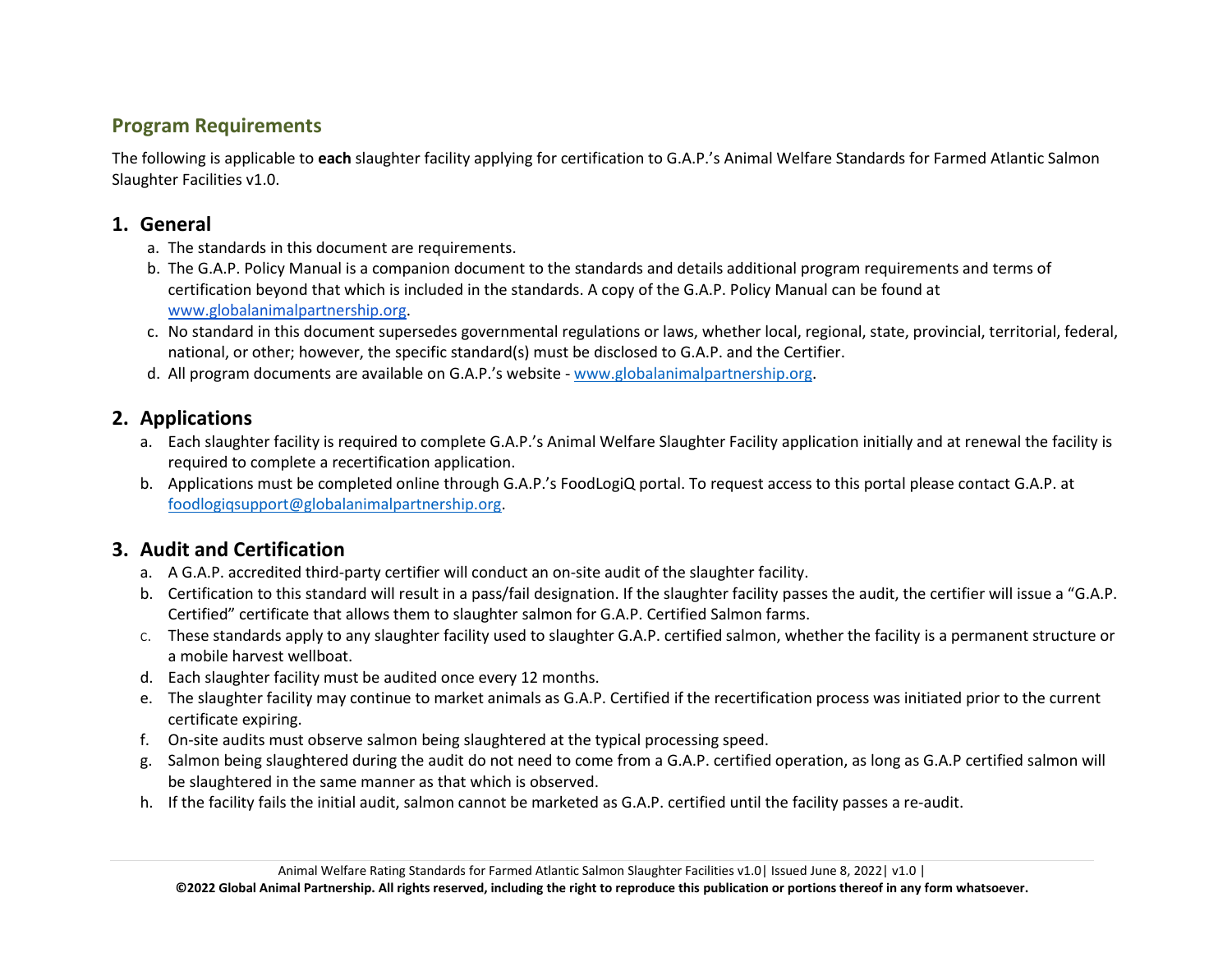i. If the facility fails a renewal audit, the facility can seek a re-audit. The re-audit must occur and the facility must be certified within 90 days of the initial failed audit in order to continue to market G.A.P. Certified Salmon.

#### **5. Labeling**

a. Any use of the G.A.P. label or logo must meet the requirements of G.A.P.'s Brand Book, licensing agreement and be approved by G.A.P. prior to use. Please contact [lpa@globalanimalpartnership.org](mailto:lpa@globalanimalpartnership.org) for further details.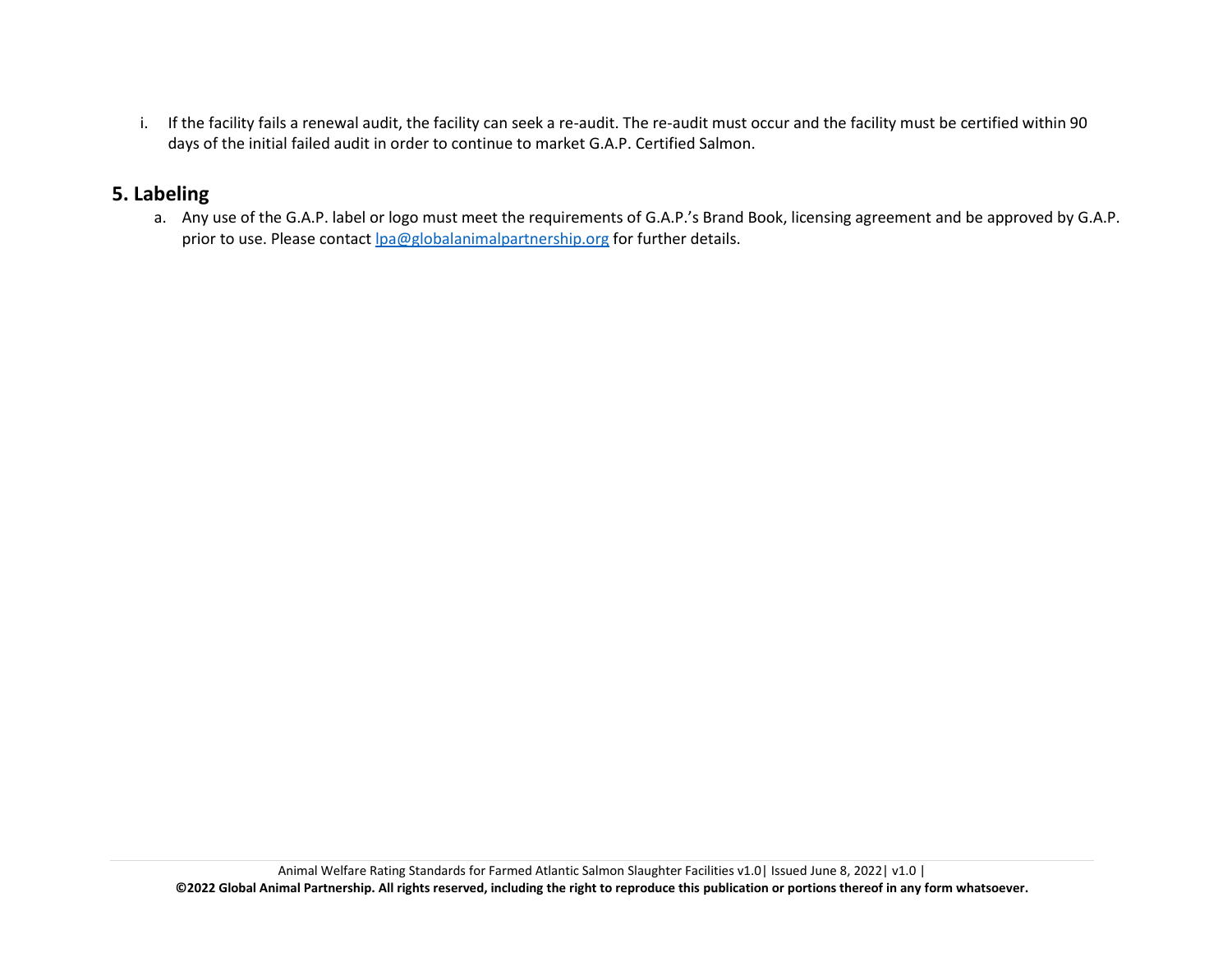## **1 CORE CRITERIA**

 *Each of the following standards in this Section are considered core criteria and must be met to pass the audit – see Appendix I. Failure to meet any of the core criteria will result in an automatic denial of certification.*

|                    | <b>1.1 Slaughter Requirements</b>                                                                                                    |
|--------------------|--------------------------------------------------------------------------------------------------------------------------------------|
| 1.1.1              | Willful acts of abuse and/or egregious acts towards salmon are prohibited. Examples of these behaviors include, but are not          |
| <b>GG</b>          | limited to kicking, throwing, striking, hitting, deliberately dropping salmon, or only holding by gills, fins or tail.               |
| 1.1.2<br><b>GG</b> | The slaughter facility must use a G.A.P. approved method of stunning and slaughter – see Appendix II.                                |
|                    | $\bigoplus$ [1.1.2]: If a slaughter facility uses a method of slaughter or stunning not listed in Appendix II, written approval from |
|                    | Global Animal Partnership must be received prior to use in order to meet this Standard.                                              |
| 1.1.3              | Prior to entering the stunning and slaughter equipment, the flow of salmon must be managed to prevent piling up.                     |
| <b>00</b>          | $\bigoplus$ [1.1.3]: Salmon can pile and fall off equipment if the flow rate or pumping speed is too fast.                           |
| 1.1.4<br><b>00</b> | Salmon must enter the stunning and slaughter machine in the correct orientation per the manufacturer's instructions.                 |
| 1.1.5<br><b>GG</b> | Salmon must be stunned and rendered insensible prior to exsanguination.                                                              |
|                    | $\bigcirc$ [1.1.5]: See Standard 2.2.1 for training and Appendix III for signs of insensibility.                                     |
|                    | A backup stunning and slaughter method must be available and implemented during the slaughter process if the automated               |
|                    | system stops working for any reason.                                                                                                 |
| 1.1.6<br><b>GO</b> | $\bigcirc$ [1.1.6 a]: The backup stunning and slaughter method does not need to be the same as the main stunning and slaughter       |
|                    | method used.                                                                                                                         |
|                    | <b><i>I</i></b> [1.1.6 b]: See Appendix II for approved methods of stunning and slaughter.                                           |
|                    | Live salmon must not enter the bleed tank.                                                                                           |
| 1.1.7<br><b>GG</b> | $\bigoplus$ [1.1.7]: Slaughter facilities may choose to use a manned and/or monitored open conveyor following exsanguination to      |
|                    | ensure fish are visible and accessible.                                                                                              |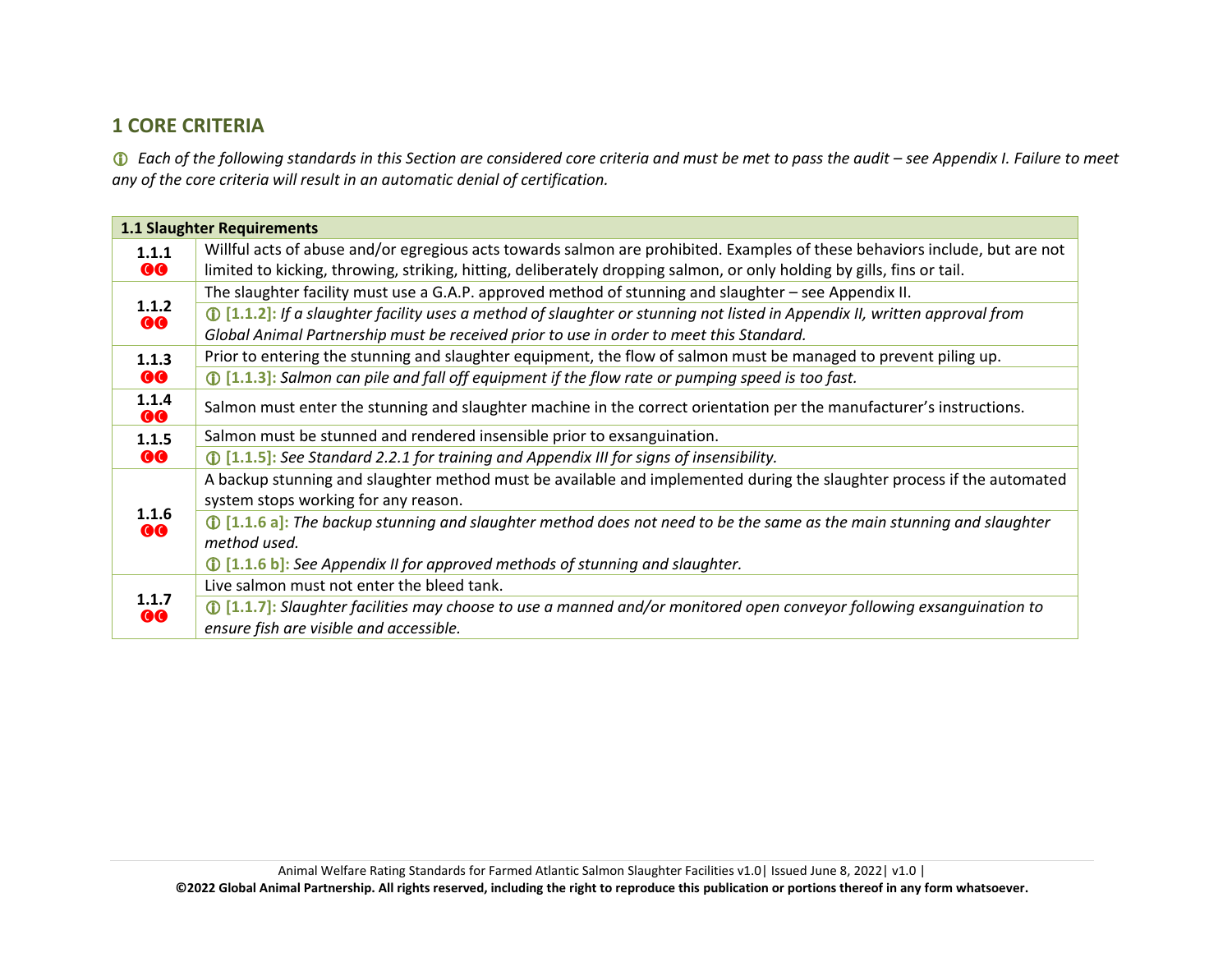## **2 SECONDARY CRITERIA**

 *The following standards in this Section are considered secondary criteria. If any standard is not met, the facility will need to provide corrective action to the G.A.P. approved third-party Certifier to pass the audit.*

| <b>2.1 Audits and Plans</b> |                                                                                                                                          |  |  |
|-----------------------------|------------------------------------------------------------------------------------------------------------------------------------------|--|--|
| 2.1.1<br>80                 | The slaughter facility must have a G.A.P. audit every 12 months.                                                                         |  |  |
| 2.1.2                       | The slaughter facility must carry out monthly self-audits that include all standards in Section 1.1. Records must be kept.               |  |  |
| 80                          | 12 [2.1.2] Records of self-audits must be kept for at least 12 months.                                                                   |  |  |
|                             | The slaughter facility must have a written plan describing emergency procedures that includes, at a minimum, how the                     |  |  |
|                             | facility would manage salmon onsite during:                                                                                              |  |  |
|                             | natural disasters;<br>i)                                                                                                                 |  |  |
| 2.1.3                       | ii)<br>fire;                                                                                                                             |  |  |
| 80                          | iii) water shut off;                                                                                                                     |  |  |
|                             | equipment breakdown;<br>iv)                                                                                                              |  |  |
|                             | labor shortages; and<br>v)                                                                                                               |  |  |
|                             | vi) power failure (if applicable).                                                                                                       |  |  |
| 2.2 Training                |                                                                                                                                          |  |  |
|                             | The slaughter facility must provide training to all staff responsible for handling live salmon and/or performing stunning and            |  |  |
|                             | slaughter that:                                                                                                                          |  |  |
|                             | a. is written and/or hands-on;                                                                                                           |  |  |
|                             | is provided in all necessary languages;<br>b.                                                                                            |  |  |
|                             | describes all aspects of the individual's responsibilities;<br>$\mathsf{C}$ .                                                            |  |  |
| 2.2.1                       | describes emergency procedures;<br>d.                                                                                                    |  |  |
| 80                          | is provided prior to the individual's handling of any fish at the facility;<br>e.                                                        |  |  |
|                             | describes signs of an ineffective stun or kill (see Appendix III);<br>f.                                                                 |  |  |
|                             | describes the proper use of the stunning and slaughter equipment; and<br>g.                                                              |  |  |
|                             | h. is on-going as necessary and, at a minimum, when any changes affecting the welfare of salmon are implemented.                         |  |  |
|                             | $\bigcirc$ [2.2.1]: This standard covers the training of all staff responsible for the handling, stunning, and slaughter of live salmon, |  |  |
|                             | including full-time, part-time, seasonal, or contractual staff.                                                                          |  |  |
| 2.2.2                       | The slaughter facility must keep a record of staff training (whether full-time, part-time, seasonal or contractual), including           |  |  |
| 80                          | dates of training and topics covered.                                                                                                    |  |  |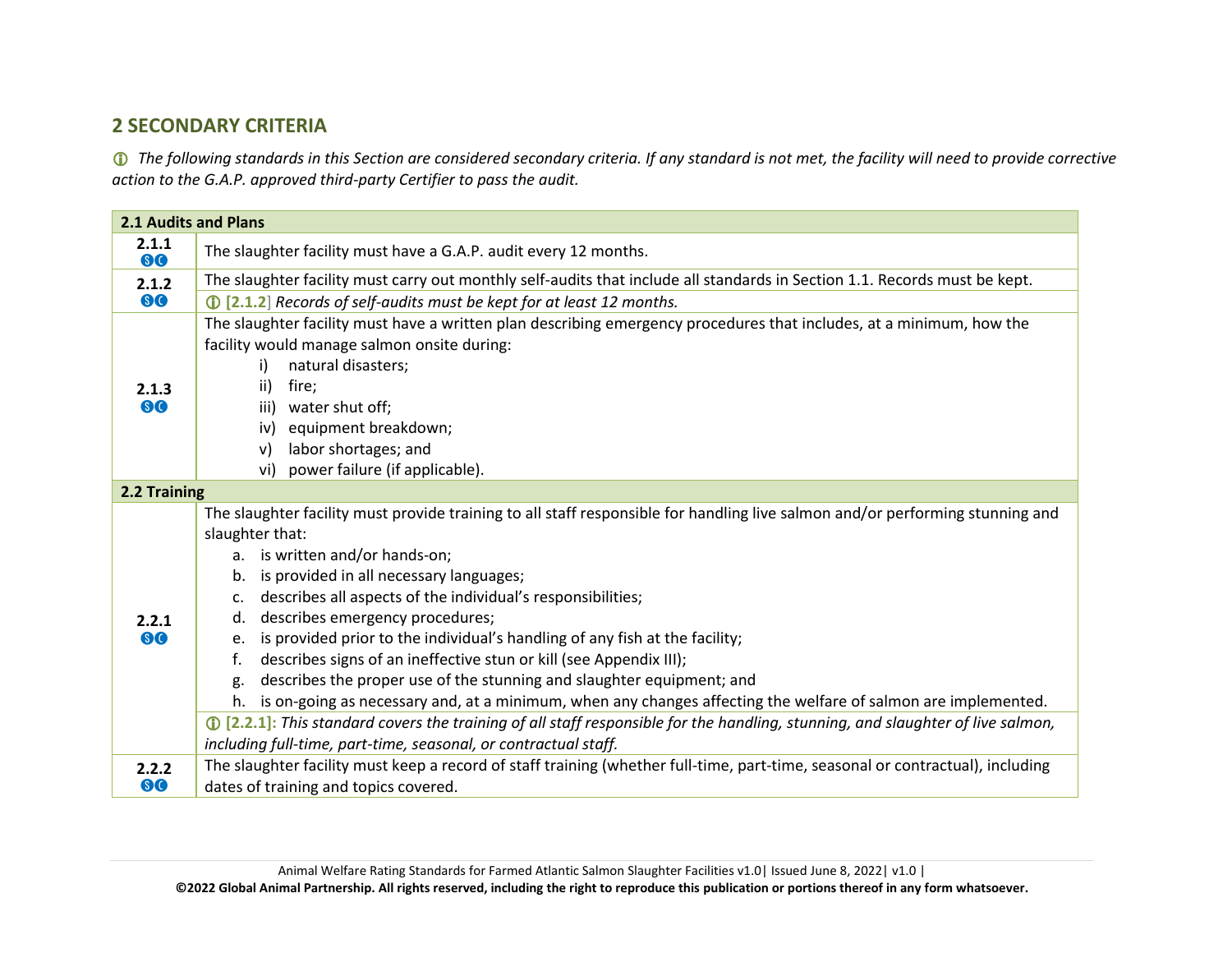| 2.3 Equipment     |                                                                                                                                   |  |  |  |
|-------------------|-----------------------------------------------------------------------------------------------------------------------------------|--|--|--|
| 2.3.1             | All stunning and slaughter equipment must be calibrated for the size of the salmon processed following the manufacturer's         |  |  |  |
| 80                | instructions.                                                                                                                     |  |  |  |
| 2.3.2             | Stunning and slaughter equipment must be maintained according to the manufacturer's instructions and kept in good                 |  |  |  |
| 80                | working order.                                                                                                                    |  |  |  |
| 2.4 Water Quality |                                                                                                                                   |  |  |  |
| 2.4.1             | If salmon are held in holding tanks, there must be a mechanism in place to monitor temperature and oxygen saturation              |  |  |  |
| 80                | regularly while there are live salmon in holding tanks.                                                                           |  |  |  |
|                   | 2.5 Pumping at Slaughter                                                                                                          |  |  |  |
|                   | Any sick or injured salmon observed before pumping starts, must be euthanized either using anesthetic overdose or by a            |  |  |  |
|                   | manual percussive stun (e.g. small baton or priest with a weighted end) followed by exsanguination within ten seconds.            |  |  |  |
|                   | 10 [2.5.1 a]: If there are no sick or injured salmon at the time of the audit the slaughter facility will not be required to      |  |  |  |
|                   | euthanize a fish in order to show compliance with this standard, but they must be able to describe the protocol they would        |  |  |  |
| 2.5.1<br>80       | implement and the method.                                                                                                         |  |  |  |
|                   | <b>1</b> [2.5.1 b]: Administration of anesthetics on salmon must not violate any local, state, provincial, territorial, federal,  |  |  |  |
|                   | national, or other laws and regulations.                                                                                          |  |  |  |
|                   | <b>1</b> [2.5.1 c]: If the slaughter facility wishes to use a method of euthanasia not listed above, written approval from Global |  |  |  |
|                   | Animal Partnership must be received prior to facility use.                                                                        |  |  |  |
| 2.5.2             | The slaughter facility must be able to observe salmon clearly during pumping.                                                     |  |  |  |
| 80                | $\bigcirc$ [2.5.2]: This may include observation windows in the pump or cameras placed inside pipes during pumping.               |  |  |  |
|                   | Flow rate or pumping speed during the pumping process must not cause salmon to:                                                   |  |  |  |
|                   | collide with other salmon;<br>a.                                                                                                  |  |  |  |
| 2.5.3             | collide with the pipe;<br>b.                                                                                                      |  |  |  |
| 80                | gasp; or<br>c.                                                                                                                    |  |  |  |
|                   | d.<br>twist or turn around.                                                                                                       |  |  |  |
|                   | $\bigcirc$ [2.5.3]: The intent of this standard is to minimize any injuries or stress to salmon in the pumping pipe.              |  |  |  |
| 2.5.4<br>80       | The pipe must be fully flushed at the end of each pumping event to ensure no salmon are left in the pipe.                         |  |  |  |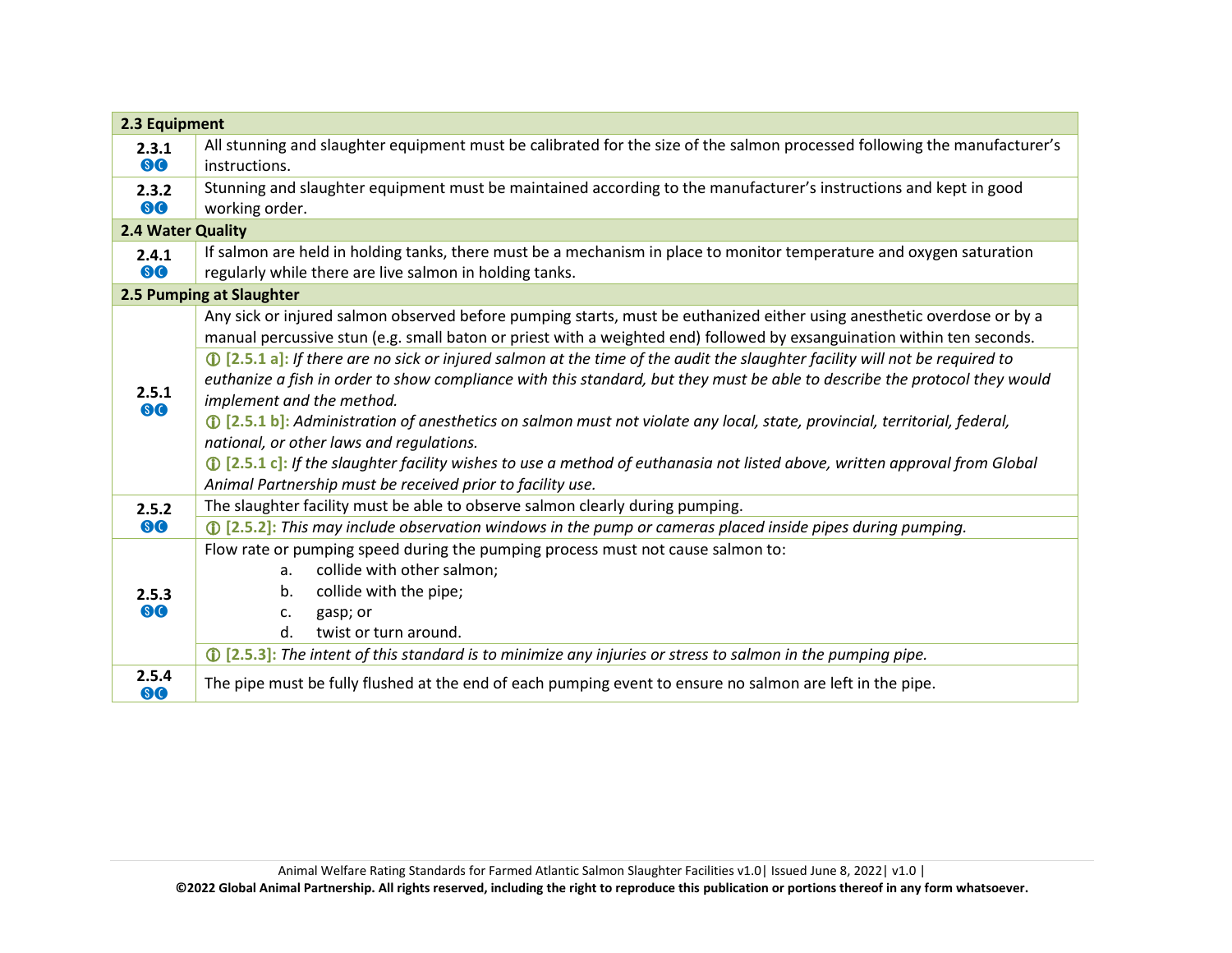| 2.6 Quality Grading at Slaughter |                                                                                                                        |  |  |
|----------------------------------|------------------------------------------------------------------------------------------------------------------------|--|--|
| 2.6.1<br>80                      | The slaughter facility must conduct a G.A.P. Quality Grading assessment (see Appendix IV) for each processing event of |  |  |
|                                  | G.A.P. Certified salmon.                                                                                               |  |  |
|                                  | <b>1</b> [2.6.1]: See Appendix IV for sampling and grading criteria.                                                   |  |  |
| 2.6.2<br>80                      | After each processing event, the slaughter facility must:                                                              |  |  |
|                                  | a. provide a copy of quality grade records to the G.A.P. Certified salmon farm; and                                    |  |  |
|                                  | b. keep a copy of the record on file.                                                                                  |  |  |
|                                  | 12 [2.6.2]: Records must be kept for at least 12 months.                                                               |  |  |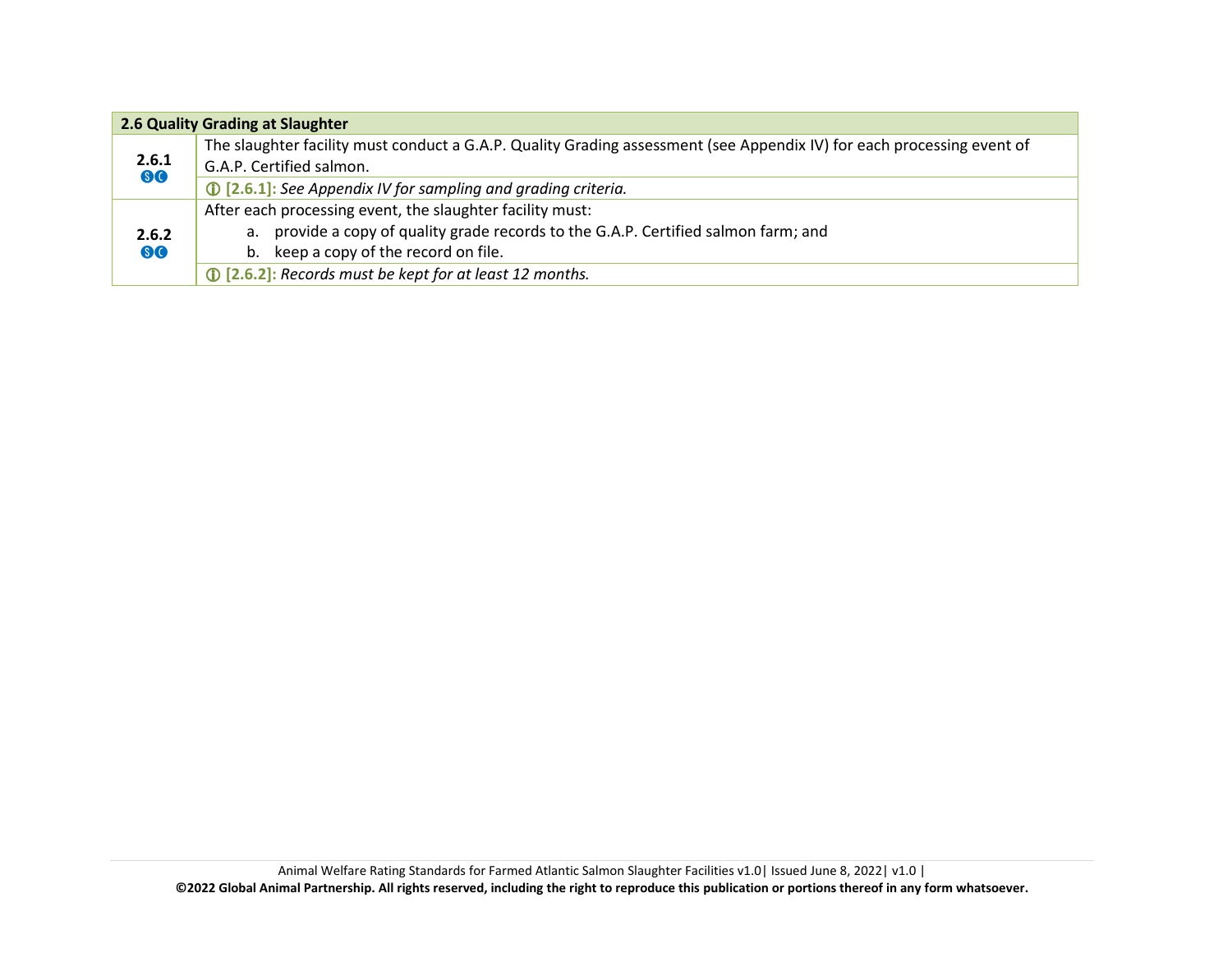## **APPENDIX I: Slaughter Facility Assessment for Core Criteria**

*Per Section 1.1, the slaughter facility must meet or exceed the "acceptable" scores below, for each core criteria.* 

*Failure to meet, at a minimum, the "acceptable" score for each core criteria will result in the slaughter facility failing the audit and a re-audit will be required.* 

| <b>Core Criteria</b>                                     | <b>Excellent</b> | Acceptable    | <b>Not Acceptable</b> |
|----------------------------------------------------------|------------------|---------------|-----------------------|
| Egregious or willful acts of abuse                       | No.              | No.           | Observed              |
| Using a G.A.P. approved method of stunning and slaughter | Yes              | Yes           | No.                   |
| Salmon falling off equipment (out of 500 salmon)         | $\leq 1.0\%$     | $1.1 - 3.0\%$ | $\geq 3.1\%$          |
| Correct Orientation (out of 500 salmon)                  | $\geq 99.0\%$    | 97.0-98.9%    | $\leq$ 96.9%          |
| Effective stunning (out of 500 salmon)                   | $\geq 99.0\%$    | 97.0-98.9%    | $\leq 96.9\%$         |
| Back up Stunning and Slaughter Method Available          | Yes              | Yes           | No.                   |
| Salmon dead entering bleed tank (out of 500 salmon)      | 100%             | 100%          | $< 99.9\%$            |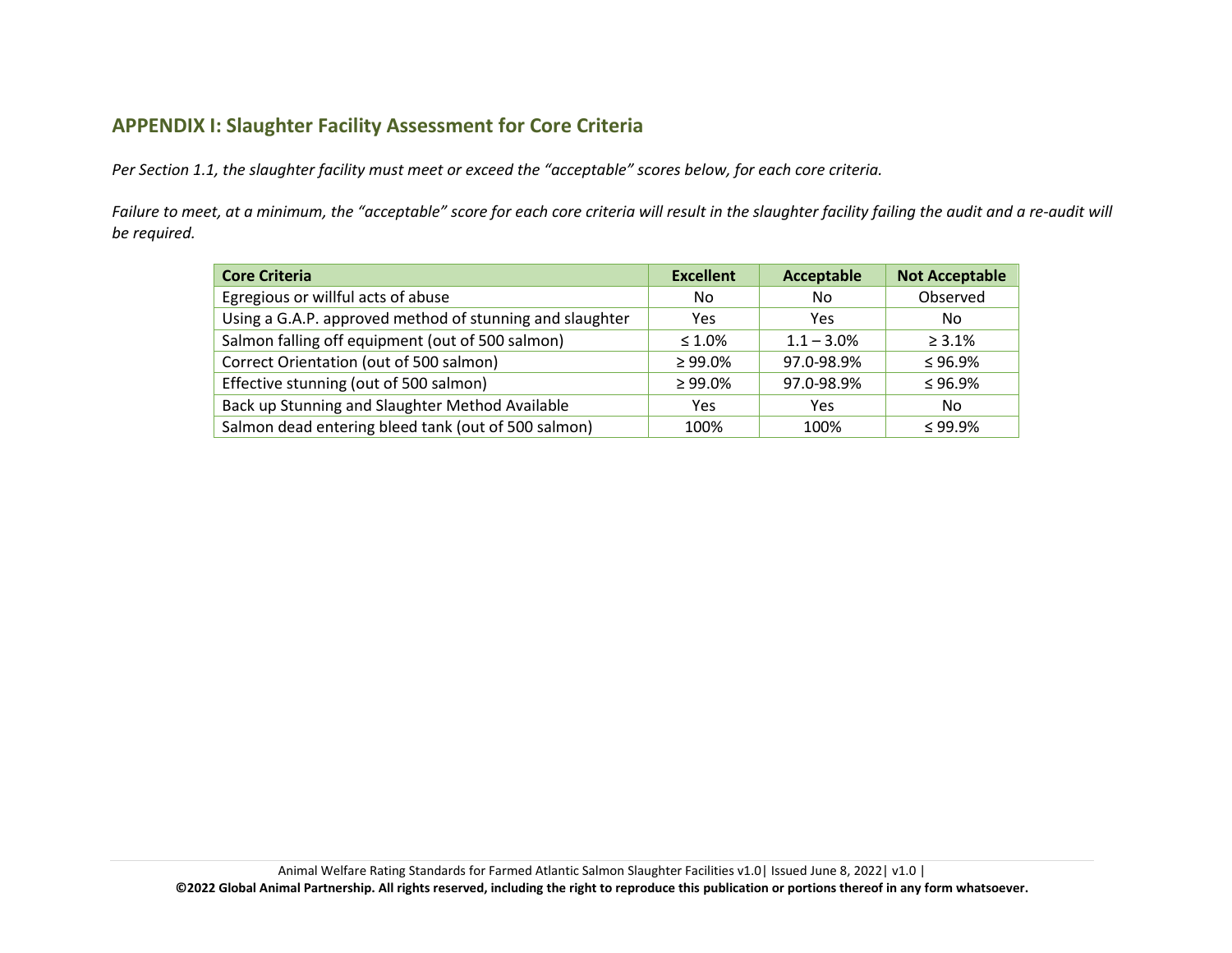### **APPENDIX II: Stunning and Slaughter Methods**

*Per Standard 1.1.2, a slaughter facility must use an approved stunning and slaughter method. If a slaughter facility uses a method not listed below, written approval from Global Animal Partnership must be received prior to use.*

| <b>Method</b>                                                                                                                | Approved method of stunning and<br>slaughter? |
|------------------------------------------------------------------------------------------------------------------------------|-----------------------------------------------|
| Automated percussive stunning followed by exsanguination within ten<br>seconds                                               | <b>YES</b>                                    |
| Electrical stunning (electronarcosis) followed by exsanguination within<br>ten seconds                                       | <b>YES</b>                                    |
| Manual percussive stunning (e.g. small baton or priest with a<br>weighted end) followed by exsanguination within ten seconds | ONLY as back up method                        |
| Carbon Dioxide narcosis                                                                                                      | NO.                                           |
| Ice bath or ice slurry (salt or fresh water)                                                                                 | NO.                                           |
| Live chilling                                                                                                                | NO.                                           |
| Exsanguination or gill cutting without prior stunning                                                                        | NO.                                           |
| Suffocation in air                                                                                                           | NO.                                           |
| Anesthetic overdose                                                                                                          | NO.                                           |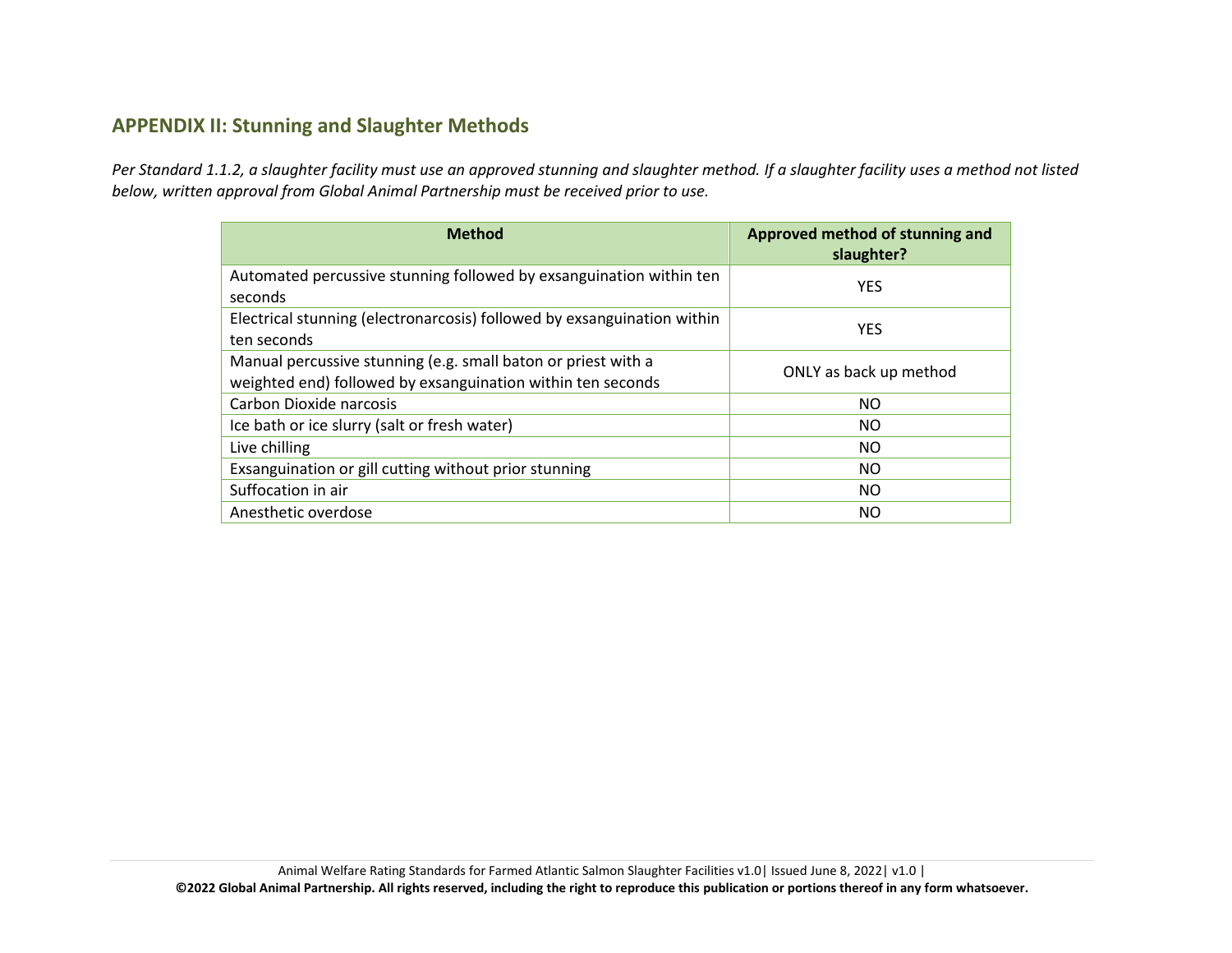## **APPENDIX III: Signs of Insensibility**

*Per Standard 1.1.5, it is important to know the signs of insensibility in salmon to determine an effective stun. There are a number of indicators that help determine whether a salmon is insensible - the most reliable and effective signs of insensibility are the loss of the eye roll reflex and the loss of the breathing reflex (note that even when salmon are insensible sometimes irregular, random movements of the operculum may occur).*

| <b>Reflex</b>       | <b>Signs of Insensibility</b>                     |
|---------------------|---------------------------------------------------|
| Eye Roll            | Eyes do not move as salmon is rotated             |
| <b>Breathing</b>    | Irregular, random or no movement of the operculum |
| Swimming            | No movement or attempt to swim                    |
| Equilibrium         | Salmon will not right themselves                  |
| Reaction to stimuli | Salmon will not swim away from stimulus           |

*From Humane Slaughter Association: (https://www.hsa.org.uk/signs-of-recovery/signs-of-recovery)*